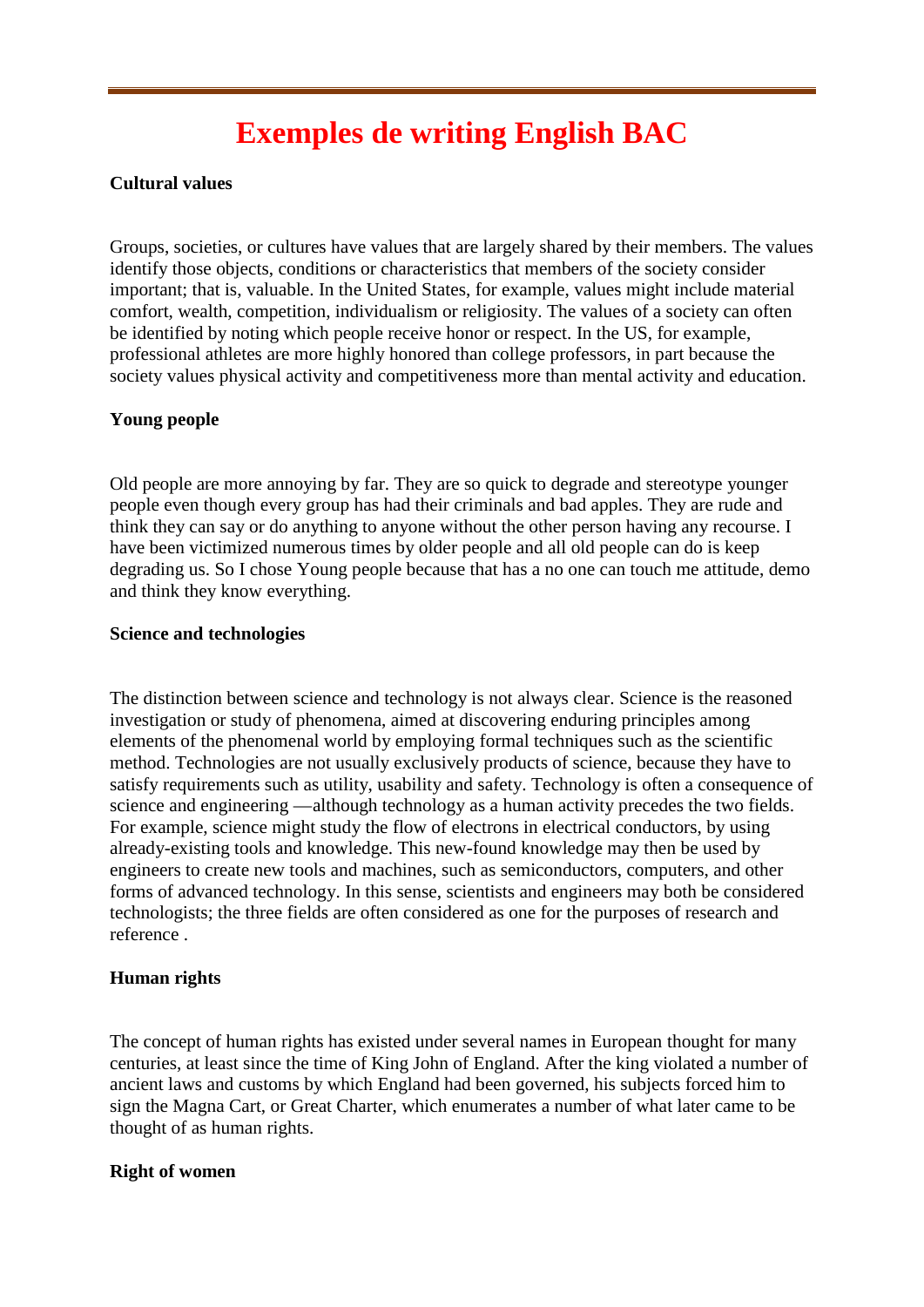Nowadays we take it for granted that women have the same rights as men before the First World War few people believed this . As far as work was concerned there were jobs wish were regarded as women's jobs and other which were regarded as men's jobs. Women's jobs were generally lower paid as men's. Men did almost all the heavy jobs in industry or in transport . Women had jobs like dress-making, cleaning or worked as servants . Women's main role was as being to raise children and look for their home. Women were not expected to take position of leaders chip.

## **Women's role in development**

Women's participation in development has vital benefits. In the case of morocco, this participation takes place at there main levels: the social this political and the economic. First, we can't ignore the active contribution of women in our society as nurses, teachers or mothers and wives. As nurses. women give help to patients in hospitals. as teachers ,they teach the young generation and the illiterate. as mothers and wives, they bring up kids tube good citizens. Second, there are many women who take leading position in the government with a desire to encourage democracy, and establish freedom and equal rights at the components of our society.

## **Citizenship**

is membership in a society, community, city or town but now usually a country and carries with it to political participation; a person having such membership is a citizen. Citizenship status often implies some responsibilities and duties. It is largely coterminous with nationality although it is possible to have a nationality without being a citizen legally subject to a state and entitled to its protection without having rights of political participation in it); it is also possible to have political rights without being a national of a state. In most nations, a noncitizen is a non-national and called either a foreigner or an alien Citizenship ,

## **International organization**

International Organization is a leading peer-reviewed journal that covers the entire field of international affairs. Subject areas include: foreign policies, international relations, international and comparative political economy, security policies, environmental disputes and resolutions, European integration, alliance patterns and war, bargaining and conflict resolution, economic development and adjustment, and international capital movements. Published on behalf of the International Organization Foundation.

## **Drop out of school**

Increasing stress in school, at work, and at home has caused many students to drop out of school to escape their problems. With this increasing amount of stress and work, some students have become very frustrated and depressed. Students then drop out of school and take the easy way out to eliminate some of that stress .

## **Brain drain**

The migration of skilled individuals from developing countries has typically been considered to be costly for the sending country, due to lost investments in education, high fiscal costs and